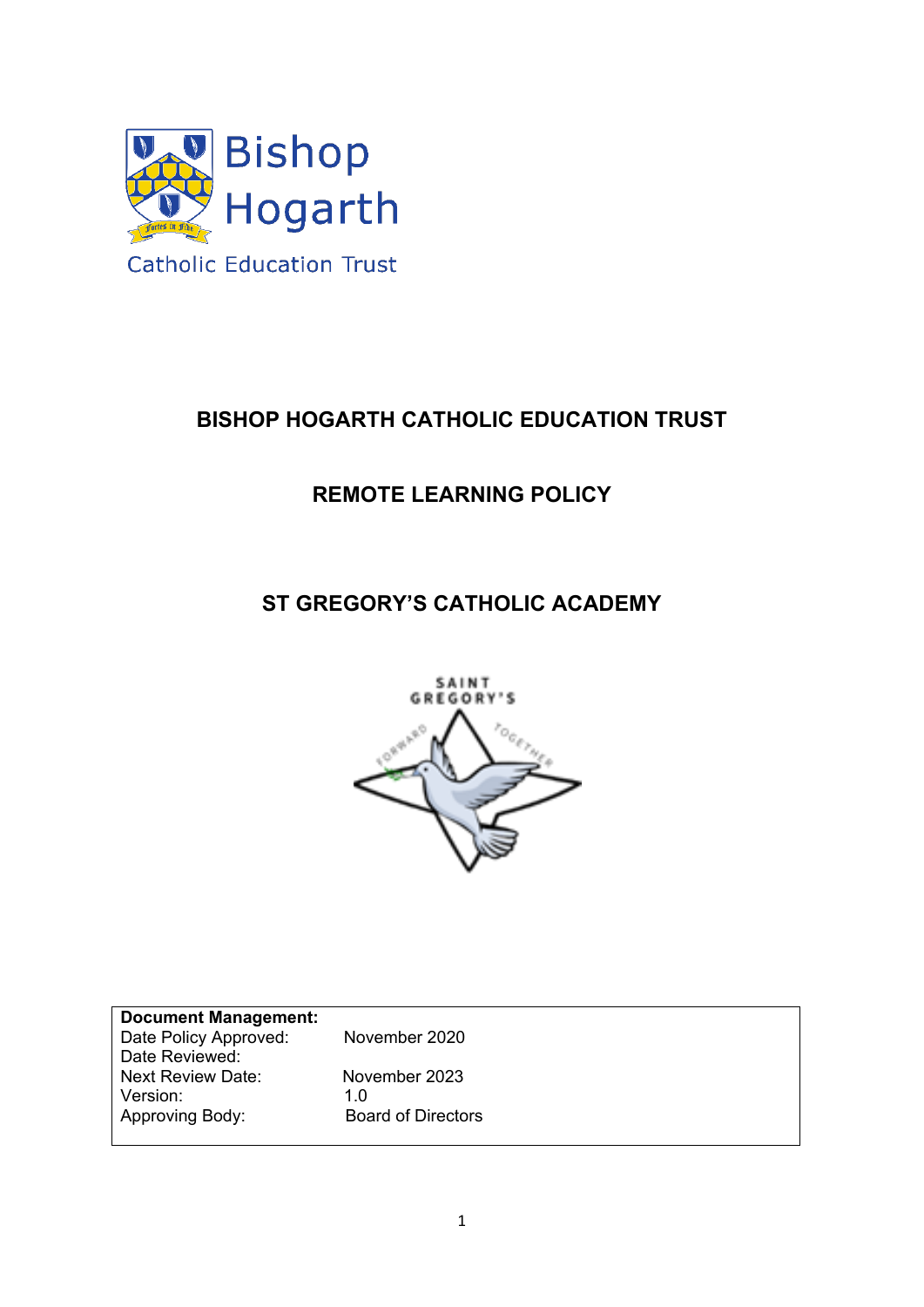## **Remote Learning Policy**

### **Context**

As a Catholic Educational Trust, we believe every pupil and student is made in the image of God, each one special and unique and we strive to ensure all students and pupils gain the best education at all times.

This policy aims to set out the intention of BHCET schools in order to ensure the highest quality education in exceptional circumstances.

All schools in the Trust believe the best education is when there is good communication, collaboration and support between the teachers, pupils and family.

This policy aims to guide staff, parents and pupils as to the expectations for remote learning and teaching in the exceptional case that the School site may become inaccessible or have restricted access. Reasons for this include, but are not limited to:

- Extreme or inclement weather
- A local or national disease
- Loss of utilities such as electricity, heating or water.

This policy covers any circumstance during which it is not possible for the School to deliver the curriculum on site. This policy does not apply to individual pupils / teachers who are unable to attend School e.g., in the case of illness or an approved absence. In such cases, the usual arrangements for absence will apply.

#### **Excellent Teaching**

The Trust believes high quality teaching is founded on evidence-based research.

The Education Endowment Foundation (EEF) has found that the effectiveness of remote teaching is determined by many of the same factors as determine the effectiveness of live classroom teaching. For example:

- **L**earning Goals: that follow a purposeful sequenced curriculum that benefits from the advantages of metacognition.
- **E**ngagement Pupils: ensuring pupils receive clear explanations, modelling and a variety of learning strategies.
- **A**ctivities: supporting growth in confidence with new material through scaffolded practice and the opportunity for the application of new knowledge or skills.
- **R**eview of learning: enabling pupils to receive feedback on how to progress.
- **N**ext steps, which include and nurture independent study and meaningful assessment.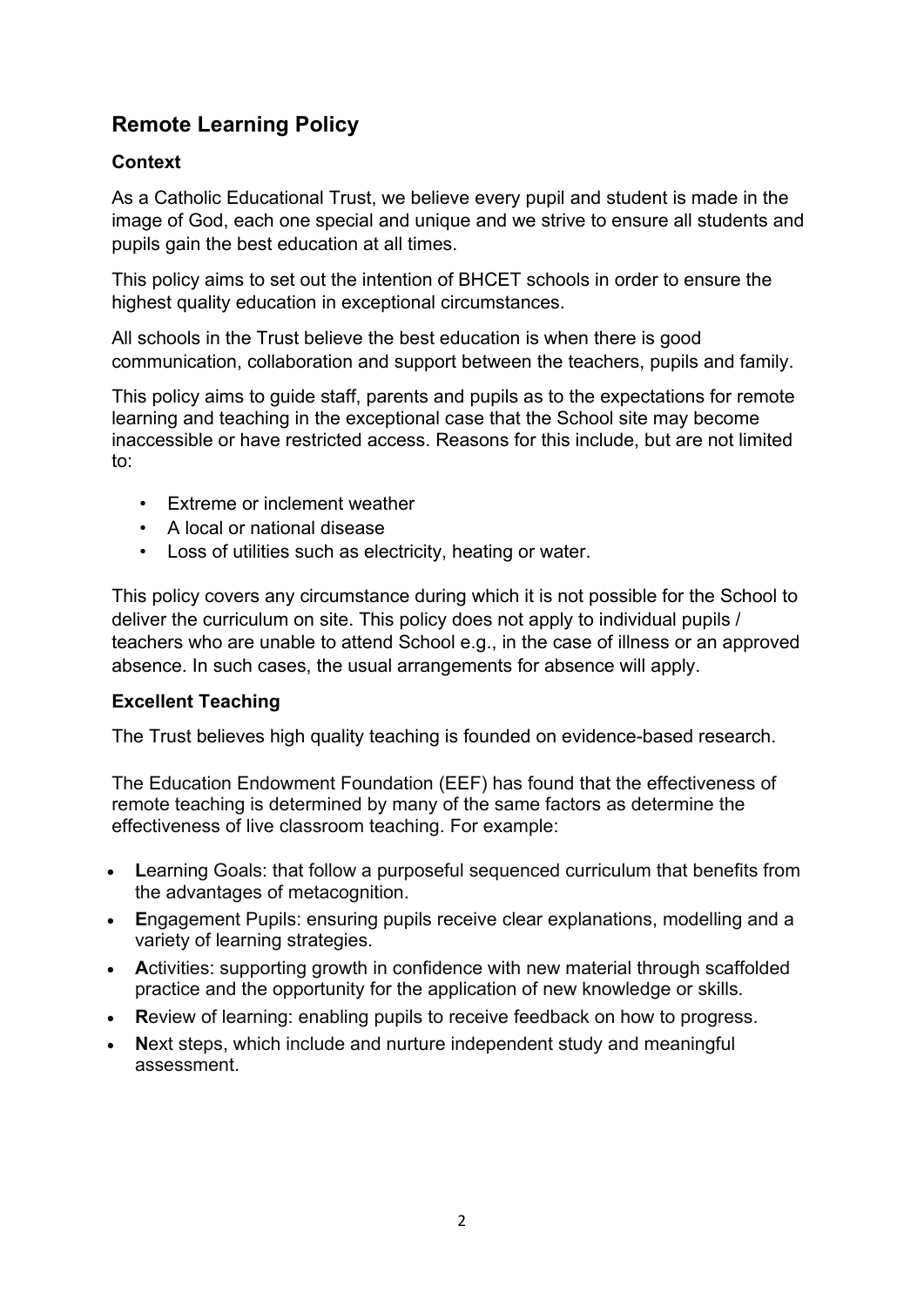### **Continuous Curriculum**

The schools within BHCET are committed to ensuring the curriculum is broad, balanced and purposeful. The intent of the curriculum is carefully designed to ensure the sequence of learning sets the right challenge and pace to ensure the best opportunities for progression.

In exceptional circumstances, as detailed above, it is the intention that all Trust schools will use an online platform, with the aim to continue the planned curriculum with some adaption, where necessary, to ensure the teaching online is focused on progress.

Trust schools believe that it is through effective teacher / pupil relationships, nurtured within the classroom, that give pupils the confidence and motivation to progress. Live online lessons and pre-recorded lessons with live questioning and feedback help to build this relationship.

Teaching online will replicate at least some aspects of this interactivity and intentional dialogue, and therefore teaching will be more effective, support pupil motivation and lead to improved progression. In addition, resources and/or textbooks (both 'hard copy' or electronic) could be issued for pupils to use at home to complement and support lessons.

Teaching online will include clear teacher explanations of new content which are sequenced to build on previous learning, targeted questioning, and scaffolded practice.

Teachers will use the school platform, TEAMS, and may make use of 3<sup>rd</sup> party resources to supplement the teaching materials. Where this is the case, the school will only use resources that have been reviewed and deemed suitable. These may include BBC Bitesize, White Rose Maths, Oak Academy etc.

#### **Collective Worship**

Collective Worship and reflection activities and tasks are provided on the school website, Class Dojo and can be used for family reflection and prayer or individual prayer. Collective Worship will also be 'live' through TEAMS three times a week.

#### **Physical Education**

Practical Physical Education is a difficult subject to teach remotely. However, at St. Gregory's, we will be providing 'live' and recorded sessions with the help of our PE coach. Whilst some aspects of health-related fitness and academic PE can still be taught online, other aspects may need to be through demonstrations. Teachers will also encourage pupils to take regular physical exercise safely.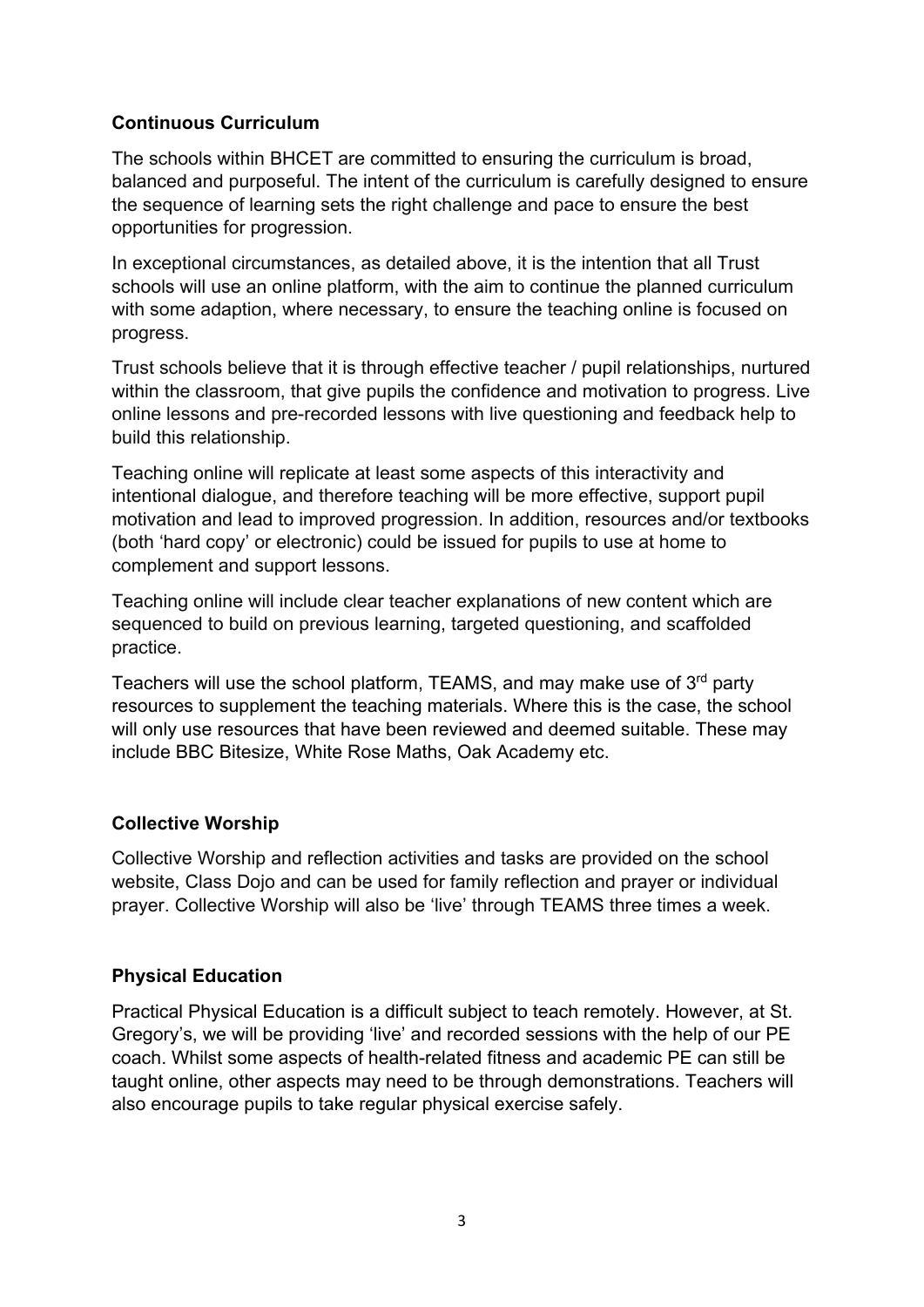#### **Science, Music and Technology**

Subjects with practical components, such as Science, Music and Technology, are difficult to replicate online safely. The use of video and modelled demonstrations may be used to enhance the learning. The curriculum will be adjusted where necessary.

### **Behaviour**

Supporting good behaviour ensures a productive online learning environment for all our pupils. Pupils are expected to join the remote lesson on time (except for those who are unable to do so for good reason) and behave with respect and courtesy throughout the lesson.

All our teachers follow the Whole School Behaviour Policy with regard to discipline and classroom management. Rules and routines are discussed with pupils so that they are understood clearly. To be effective they should be:

- Fair and consistent
- Realistic and positive.

#### **Pastoral Support**

Teachers will keep in regular contact with the pupils in their class. The school will monitor engagement in online learning and identify if there are any factors that are barriers to learning.

Schools are social communities and where possible the teacher will try to ensure inclusive and engaging strategies.

The school will promote materials for mental wellbeing and PSHE which should be easily accessed by the pupils.

#### **SEND**

When delivering remote lessons, teachers will give due regard to the individual learning needs of each of their pupils. For pupils with Special Educational Needs and/or Disabilities (SEND), teachers must consider how best to support pupils with some specific provision and following recommendations as outlined in any Individual Educational Plan (IEP).

Teachers will work with the SENCo where appropriate to ensure the online learning is adjusted, if necessary, to suit the needs of the pupils with an EHCP.

The use of Local Authority Provision Mapping will ensure that parents of children with SEND remain fully involved in the process of IEPs and/or EHCPs. Continuous dialogue between home and school is used to support any appropriate applications to the Local Authority for funding or support.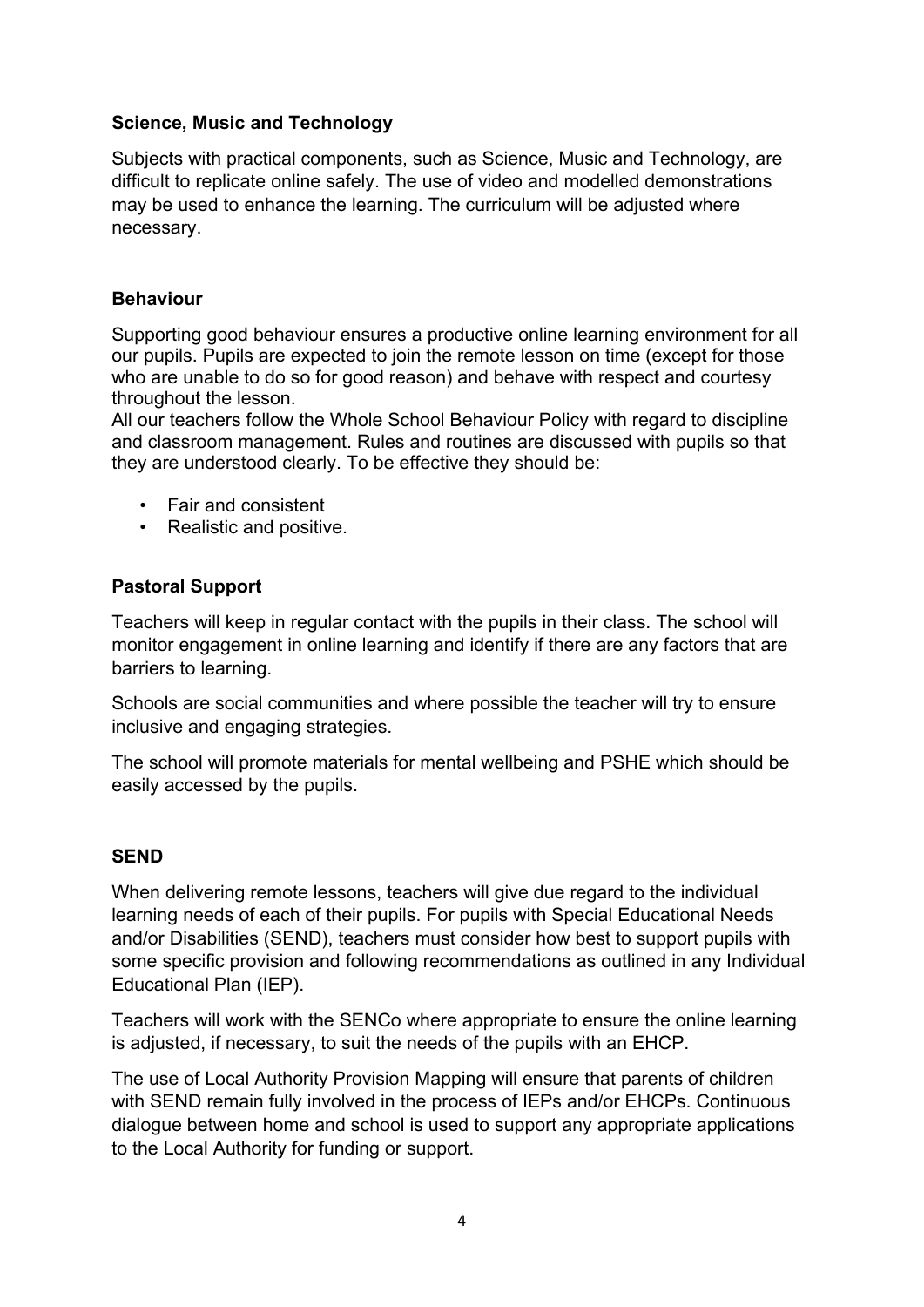### **EARLY YEARS**

It is recognised that very young pupils are likely to have particular needs which cannot easily be met in some of the ways in this policy. For such pupils, it is likely that the priority will be progress in early reading and possibly some early maths.

In order to support the parents of young children, to ensure continued access to appropriate reading books and resources for early readers, teachers will provide learning resources when it is considered appropriate to do so.

For children in Early Years and some primary aged children, a remote learning platform may not always be the most appropriate resource and will be used alongside other measures e.g., reading programmes, work packs, recorded sessions. In all cases children are expected to complete the tasks set and teachers will mark/comment on and give feedback using TEAMS and through regular telephone contact from staff.

### **Safeguarding**

Safeguarding always remains a top priority and a Designated Safeguarding Lead will be available at all times to address any concerns raised through virtual learning and/or onsite learning. We aim to ensure that all tasks and activities that the pupils undertake during periods of remote learning are safe. Pupils are expected to carefully follow the instructions of their teacher during lessons.

It is important for ensuring online safety and developing a work life balance that:

- Teachers will only communicate through the School-based learning platform (TEAMS) or Class Dojo.
- Staff will not give parents, or pupils, their mobile number or personal email address.
- Teachers will be available during their timetabled sessions and will not normally respond to communications outside normal school hours 8.00am-5.00pm.

During remote lessons, TEAMS and Class Dojo may be used by teachers as a communication tool to deliver lessons and for pastoral communication with pupils and/or parents. When using TEAMS, pupils are expected to behave as they would in the classroom. This includes:

- Accessing the software in an environment that is quiet, safe and free from distractions.
- Ensuring that pupils are ready to commence the online lesson on time.
- Dressing appropriately for the lesson.
- Ensuring that additional devices such as mobile phones are switched off for the duration of the remote learning period to avoid distractions and interruptions.
- Ensuring that all other applications are turned off so that complete focus can be given to the online lesson.